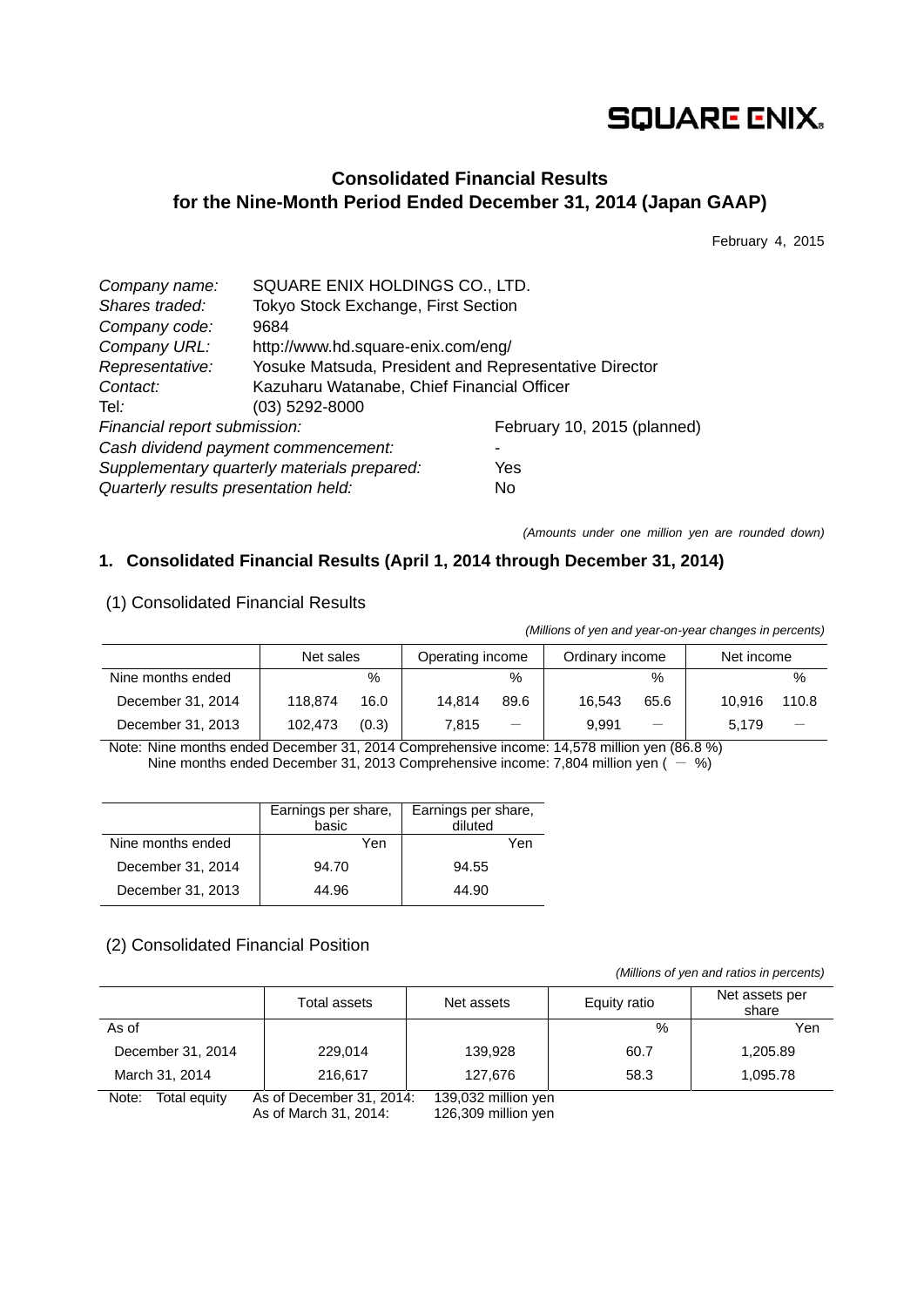## **2. Dividends**

|                                                      | Dividends per share |       |     |       |       |  |  |
|------------------------------------------------------|---------------------|-------|-----|-------|-------|--|--|
|                                                      | 1Q                  | 2Q    | 3Q  | 4Q    | Total |  |  |
|                                                      | Yen                 | Yen   | Yen | Yen   | Yen   |  |  |
| Fiscal year ended<br>March 31, 2014                  |                     | 10.00 |     | 20.00 | 30.00 |  |  |
| Fiscal year ending<br>March 31, 2015                 |                     | 10.00 |     |       |       |  |  |
| Fiscal year ending<br>March 31, 2015<br>(projection) |                     |       |     | 20.00 | 30.00 |  |  |

Note: No change in dividend projection from previous announcement.

## **3. Consolidated Forecasts (April 1, 2014 through March 31, 2015)**

| (Millions of yen, year-on-year changes in percents and per share data) |                     |                 |                   |                |                   |                 |                  |                |                   |
|------------------------------------------------------------------------|---------------------|-----------------|-------------------|----------------|-------------------|-----------------|------------------|----------------|-------------------|
|                                                                        | Net<br>Operating    |                 | Net<br>Ordinary   |                |                   |                 |                  | Earnings       |                   |
|                                                                        | sales               |                 | Income            |                | income            |                 | income           |                | per share         |
| Fiscal year ending                                                     |                     | %               |                   | %              |                   | $\%$            |                  | %              | Yen               |
| March 31, 2015                                                         | 150,000<br>~160.000 | (3.2)<br>$-3.2$ | 11.000<br>~16.000 | 4.3<br>$-51.8$ | 11.000<br>~16.000 | (12.2)<br>~27.6 | 7.000<br>~10.500 | 6.1<br>$-59.1$ | 60.73<br>$-91.09$ |

Note: No change in consolidated forecasts from previous announcement.

### **4. Notes**

(1) Significant changes among major subsidiaries during the period : No

- (2) Adoption of special accounting treatment for quarterly consolidated financial statements: No
- (3) Changes in accounting policies, changes in accounting estimates and retrospective restatements
	- 1. Changes associated with revision in accounting standards: Yes
	- 2. Other changes: No
	- 3. Changes in accounting estimates: No
	- 4. Restatements: No
- (4) Outstanding shares (common stock)
	- 1. Number of shares issued and outstanding (including treasury stock):

| As of December 31, 2014                                     | 115,602,996 |
|-------------------------------------------------------------|-------------|
| As of March 31, 2014                                        | 115,575,696 |
| 2. Number of treasury stock:                                |             |
| As of December 31, 2014                                     | 308,911     |
| As of March 31, 2014                                        | 306,762     |
| 3. Average number of shares during the period (cumulative): |             |
|                                                             |             |

Nine-month period ended December 31, 2014 115,276,416 Nine-month period ended December 31, 2013 115,186,968

Disclaimer: (1) This document is a translation of the Japanese language "Kessan Tanshin" prepared in accordance with the guidelines of the Tokyo Stock Exchange. The Japanese language document shall prevail in the event any differences or discrepancies exist between this English translation and the original. (2) At the time of disclosure of this report, review procedures for quarterly consolidated financial statements pursuant to the Financial Instruments and Exchange Law had not been completed. (3) The forward-looking statements in this document are based upon the information currently available and necessarily include elements that are not entirely predictable. The achievement is not promised. Actual results may differ from the forward-looking statements in this document. (4) For additional information about forecasts, please refer to "1.Consolidated Results for the Nine-Month Period Ended December 31, 2014 (3) Qualitative information on consolidated business forecasts" section on page 3 of Supplemental Information.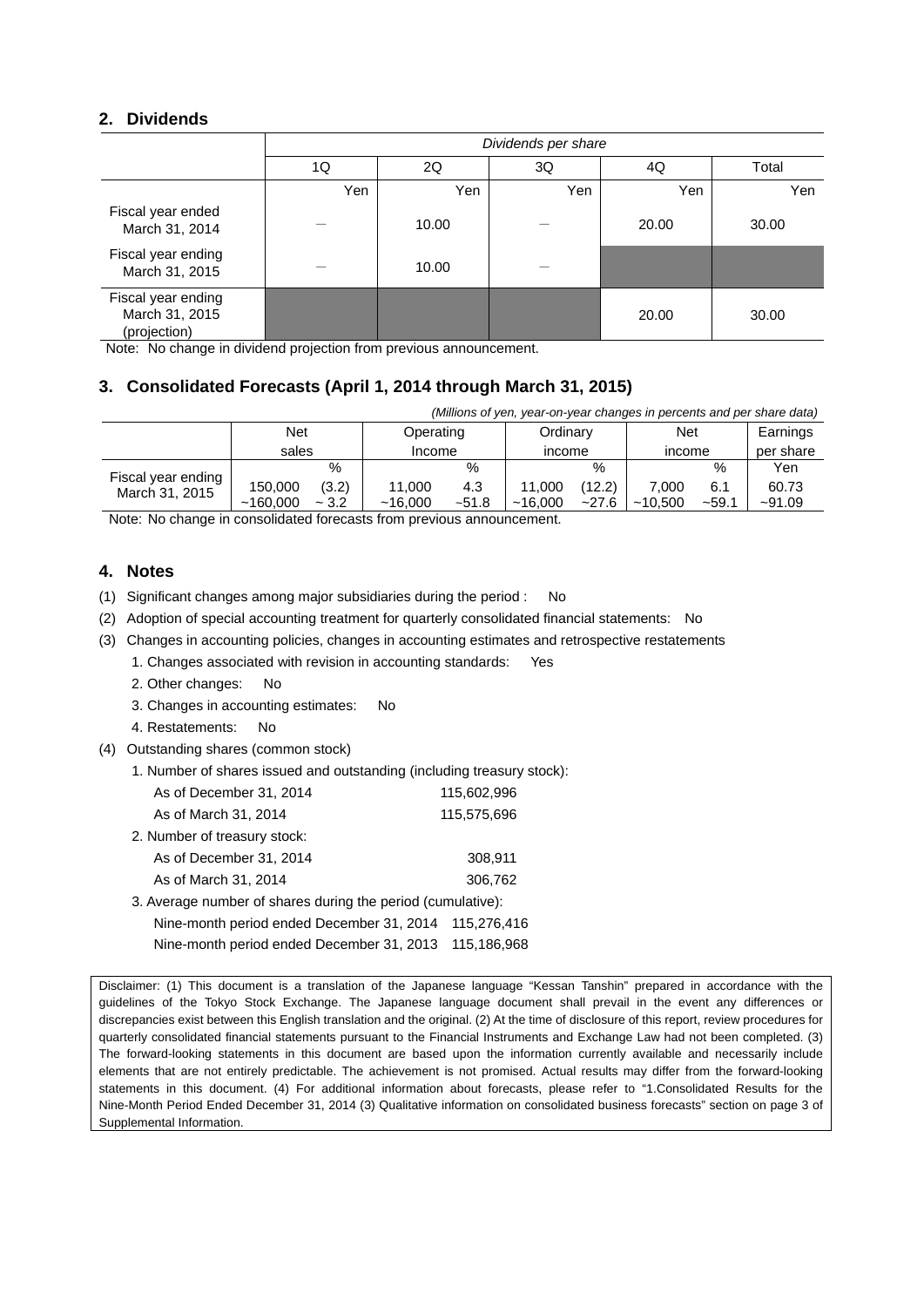## **Supplemental Information – Index**

|                                                                                        | Page           |
|----------------------------------------------------------------------------------------|----------------|
| 1. Consolidated Results for the Nine-Month Period Ended December 31, 2014              | 1              |
| (1) Analysis of consolidated business results                                          | 1              |
| (2) Analysis of consolidated financial position                                        | $\overline{2}$ |
| (3) Qualitative information on consolidated business forecasts                         | 3              |
| 2. Other Information in Summary                                                        | 3              |
| (1) Changes in accounting principles, changes in accounting estimates and              |                |
| retrospective restatements                                                             | 3              |
| 3. Consolidated Financial Statements for the Nine-Month Period Ended December 31, 2014 | 5              |
| (1) Consolidated Balance Sheets                                                        | 5              |
| (2) Consolidated Income Statement and Consolidated Statement of Comprehensive Income   | 7              |
| Consolidated Income Statement                                                          | 7              |
| Consolidated Statement of Comprehensive Income                                         | 8              |
| (3) Note regarding going concern assumptions                                           | 9              |
| (4) Material changes in shareholders' equity                                           | 9              |
| (5) Segment information                                                                | 9              |
| (6) Significant subsequent events                                                      | 10             |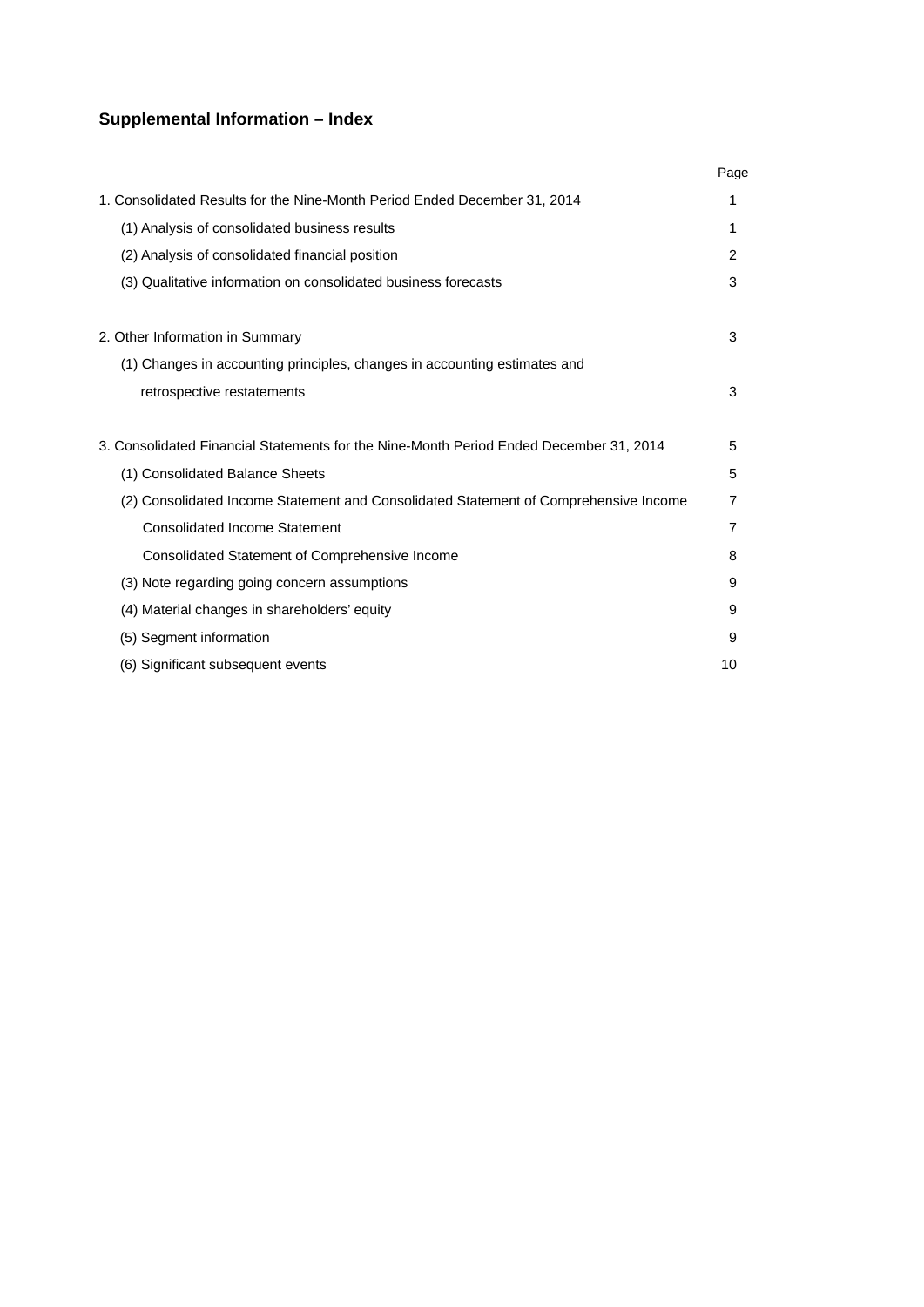#### **1. Consolidated Results for the Nine-Month Period Ended December 31, 2014**

#### (1) Analysis of consolidated business results

The Square Enix Group (the "Group") is continuing determined efforts to strengthen the competitiveness and profitability of its business segments of Digital Entertainment, Amusement, Publication and Merchandising. Net sales for the nine-month period ended December 31, 2014 totaled ¥118,874 million (an increase of 16.0% from the same period of the prior fiscal year), operating income amounted to ¥14,814 million (an increase of 89.6% from the same period of the prior fiscal year), and ordinary income amounted to ¥16,543 million (an increase of 65.6% from the same period of the prior fiscal year).

The Group booked gain on sales of noncurrent assets as an extraordinary profit (¥1,394million), and loss on sales of noncurrent assets as an extraordinary loss (¥708million), both of which were due to multiple real estate sales. These factors resulted in net income of ¥10,916 million (an increase of 110.8 % from the same period of the prior fiscal year).

A discussion of results by segment for the nine-month period ended December 31, 2014 follows.

#### Digital Entertainment

The Digital Entertainment segment consists of planning, development, distribution, and operation of digital entertainment content primarily in the form of games. Digital entertainment content is offered to meet customer lifestyles across a variety of usage environments such as consumer game consoles (including handheld game machines), personal computers and smart devices.

During the nine-month period ended December 31, 2014, in the area of content for platforms such as smart devices and PC browser, "SENGOKU IXA," a browser game and "DRAGON QUEST MONSTERS SUPER LIGHT," a game for smartphones continued to show strong performance. "SCHOOLGIRL STRIKERS," "FINAL FANTASY RECORD KEEPER," and "Kai-ri-Sei Million Arthur," games for smartphones newly released during the nine-month period ended December 31, 2014 have been showing strong performance as well.

Among the console game titles, sales of new titles such as "KINGDOM HEARTS HD 2.5 ReMIX," increased in comparison with the same period of the prior fiscal year, and repeat sales of titles released in the last fiscal year were strong. Massively mulitiplayer online role playing games such as "FINAL FANTASY XIV" and "DRAGON QUEST X" have been making favorable progress.

Net sales and operating income in the Digital Entertainment segment totaled ¥75,456 million (an increase of 33.4% from the same period of the prior fiscal year) and ¥14,105 million (an increase of 107.6% from the same period of the prior fiscal year), respectively.

#### Amusement

The Amusement segment consists of the operation of amusement facilities and the planning, development and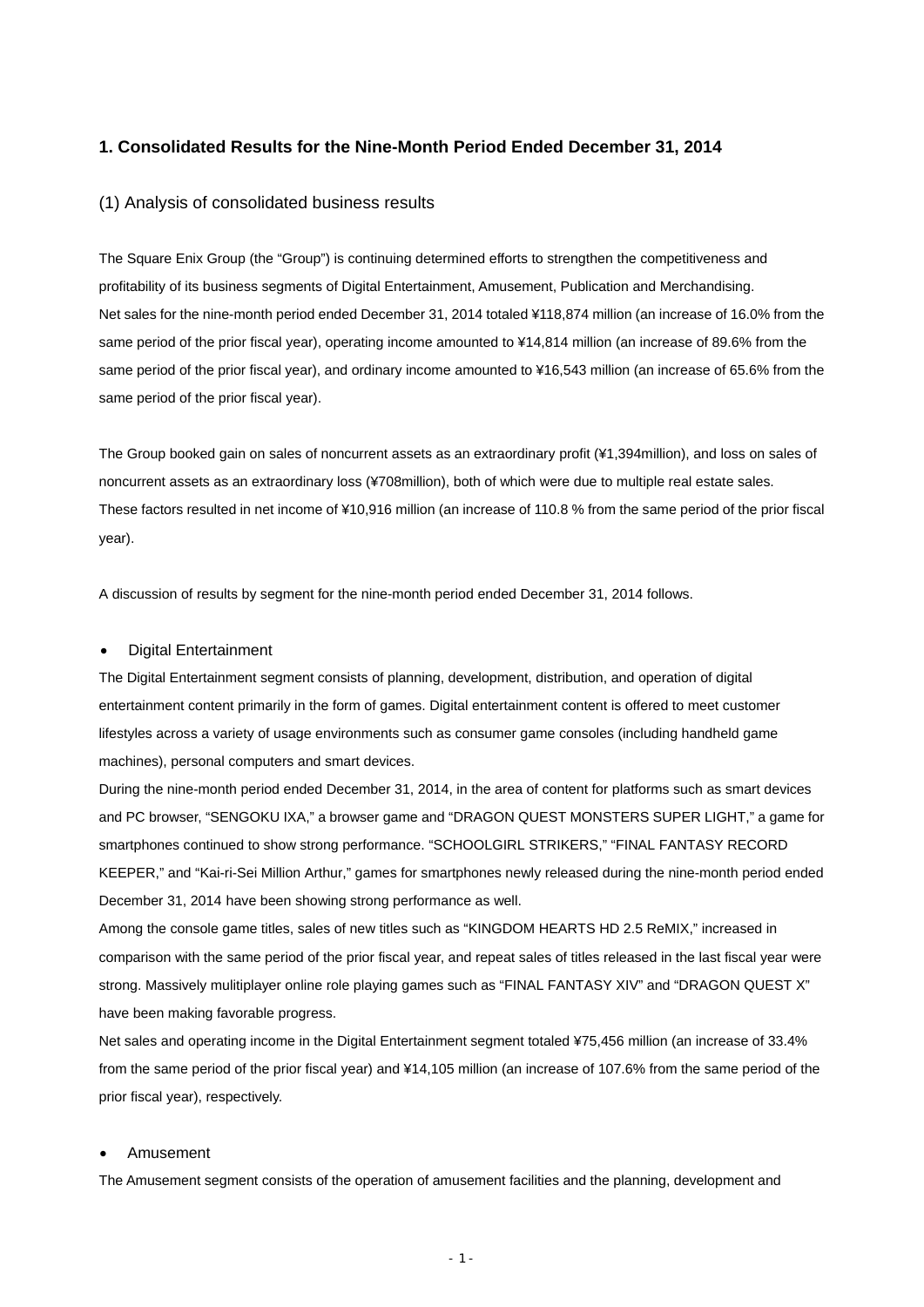distribution of arcade game machines and related products for amusement facilities.

During the nine-month period ended December 31, 2014, sales of amusement machines decreased, and the operation of the amusement facilities has been showing steady performance through efficient store management efforts, despite an adverse effect of the increased consumption tax rate.

Net sales and operating income in the Amusement segment totaled ¥31,246 million (a decrease of 13.6 % from the same period of the prior fiscal year) and ¥3,250 million (a decrease of 25.9 % from the same period of the prior fiscal year), respectively.

#### Publication

The Publication segment consists of planning and publication of comic books, game strategy books and comic magazines.

During the nine-month period ended December 31, 2014, sales of comics have showed steady growth as the result of media-mix deployment such as TV animation programs originated in comic titles.

Net sales and operating income in the Publication segment totaled ¥9,252 million (an increase of 22.6 % from the same period of the prior fiscal year) and ¥2,678 million (an increase of 60.8 % from the same period of the prior fiscal year), respectively.

#### Merchandising

The Merchandising segment consists of planning, production, distribution and licensing of derivative products of IPs owned by the Group.

During the nine-month period ended December 31, 2014, the Group continued to distribute and license items such as character goods and soundtrack CDs based on the Group's own IPs while also strengthening its character goods lineup with additional products based on third party content and overseas expansions.

Net sales and operating income in the Merchandising segment totaled ¥3,120 million (an increase of 16.3 % from the same period of the prior fiscal year) and ¥ 1,058million (an increase of 64.8 % from the same period of the prior fiscal year), respectively.

#### (2) Analysis of consolidated financial position

#### Assets

As of December 31, 2014, total current assets were 187,973 million, an increase of ¥14,368 million compared to March 31, 2014. This was mainly due to increases in cash and deposits of ¥1,882 million, and in the content production account of ¥16,508 million, while the other on current assets decreased by ¥4,446 million. As of December 31, 2014, total non-current assets were ¥41,040 million, a decrease of ¥1,971 million compared to March 31, 2014. This was mainly due to an increase in investments and other assets of ¥2,862 million, while property, plant and equipment decreased by ¥4,969 million.

As a result, total assets were ¥229,014 million, an increase of ¥12,397 million compared to March 31, 2014.

Liabilities

As of December 31, 2014, total current liabilities were ¥82,600 million, an increase of ¥2,092 million compared to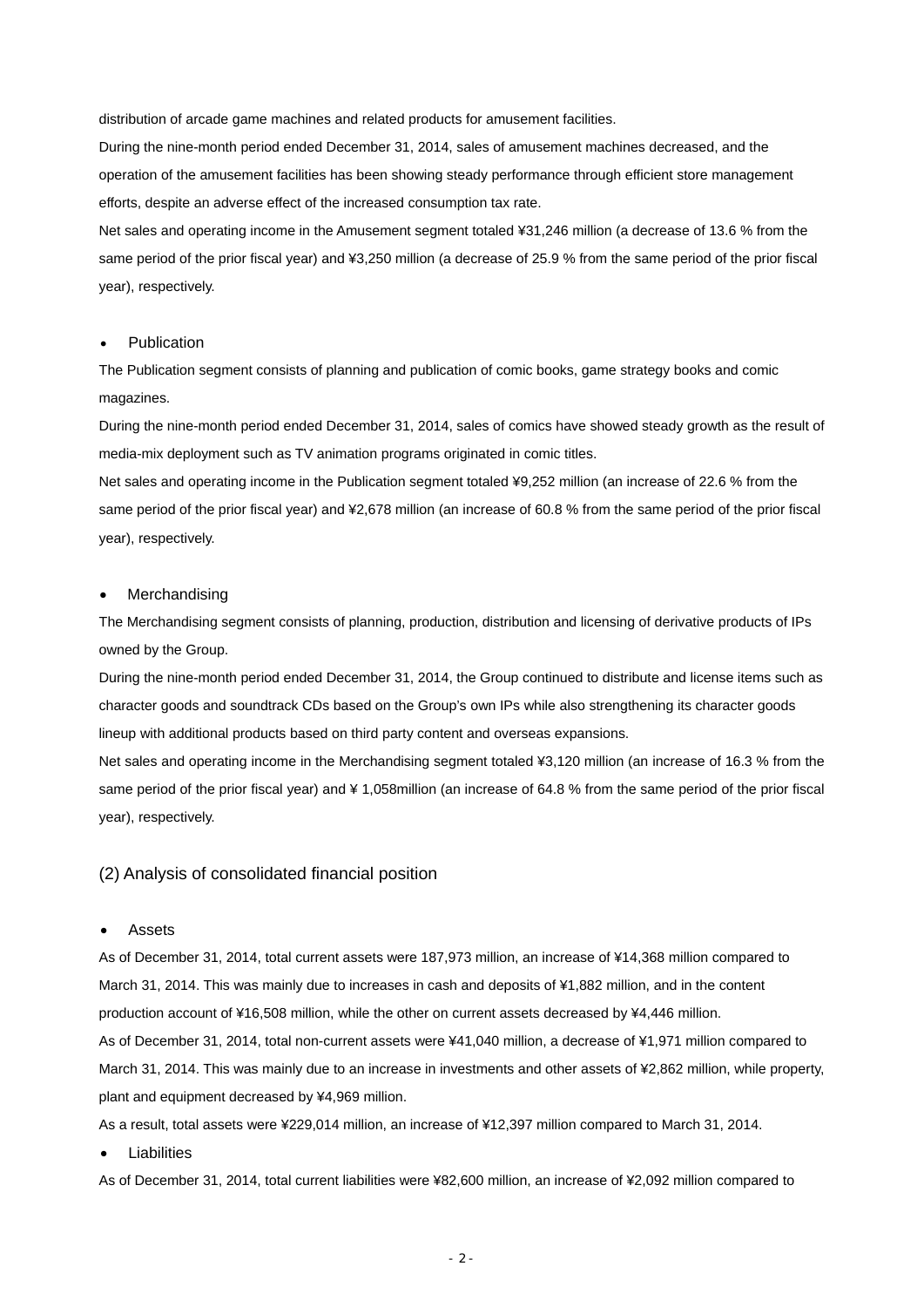March 31, 2014. This was mainly due to an increase in the other on current liabilities of ¥3,727 million, while notes and accounts payable-trade decreased by ¥966 million, and provision for bonuses decreased by ¥1,188 million. As of December 31, 2014, total non-current liabilities were ¥6,484 million, a decrease of ¥1,947 million compared to March 31, 2014.

As a result, total liabilities were ¥89,085 million, an increase of ¥144 million compared to March 31, 2014.

• Net assets

As of December 31, 2014, net assets were ¥139,928 million, an increase of ¥12,252 million compared to March 31, 2014. This was mainly due to net income of ¥10,916 million, dividend payments of ¥3,458 million, an increase in foreign currency translation adjustments of ¥3,724 million, and an increase in retained earnings of ¥1,683 million by the adaptation of ASBJ Statement No. 26 Accounting Standard for Retirement Benefits and its Implementation Guidance - ASBJ Guidance No. 25 Guidance on Accounting Standard for Retirement Benefits. As a result, the consolidated equity ratio stood at 60.7% compared to 58.3% as of March 31, 2014.

#### (3) Qualitative information on consolidated business forecasts

The business environment surrounding the Group is in the midst of major changes, where smart devices such as smartphones and tablet PCs are spreading rapidly, while the console game markets in North America and Europe are increasingly competitive and oligopolistic. In light of such environmental changes, the Group is focusing all efforts on establishment of a solid revenue foundation through introduction of flexible content development conforming to the ever-changing environment as well as diversification of profit opportunities.

Given the environmental changes described above, it is expected that the consolidated forecasts for financial results will fluctuate ever-larger. The Group, therefore, has made consolidated forecasts in a range of forecasted figures in lieu of specific figures.

### **2. Other Information in Summary**

## (1) Changes in accounting principles, changes in accounting estimates and retrospective restatements

#### (Change in accounting policy)

Effective from the first quarter of the fiscal year ending March 31, 2015, the Group has adopted Article 35 of the "Accounting Standard for Retirement Benefits" (ASBJ Statement No. 26 of May 17, 2012; the "Accounting Standard for Retirement Benefits") and Article 67 of "Guidance on Accounting Standard for Retirement Benefits" (ASBJ Guidance No. 25 of May 17, 2012; the "Guidance on Retirement Benefits"). Therefore, the Group has changed the calculation methods for retirement benefit obligations and current service costs, and has changed the method of attributing estimated retirement benefits to periods from the straight-line basis to the benefit formula basis. In addition, the Group has changed the method of determining the discount rate from using the bond rate determined by reference to the terms closely related to average remaining working lives of the employees, to using a single weighted average discount rate that reflects the estimated timing and amount of benefit payments.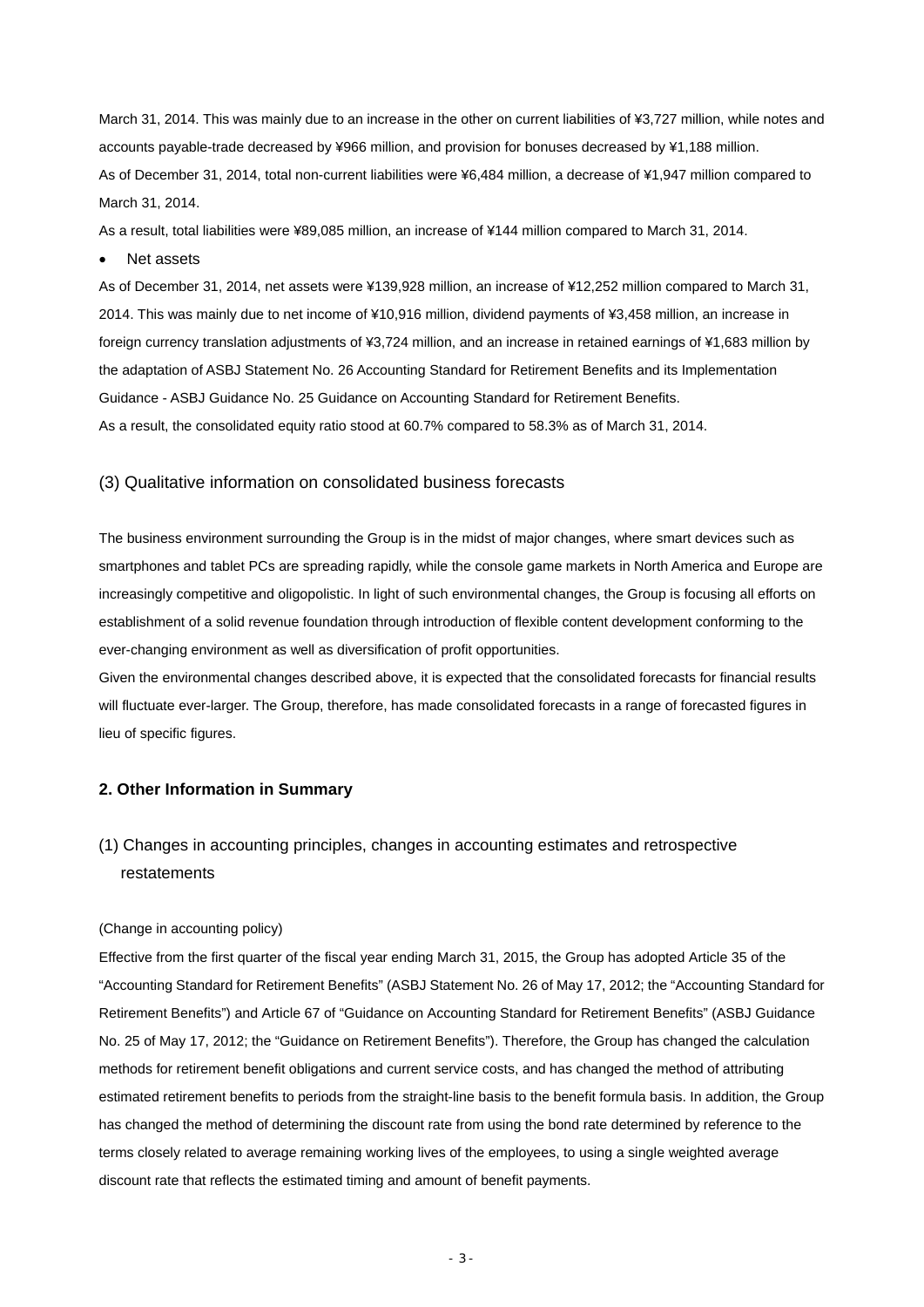With regard to the application of the Accounting Standard for Retirement Benefits, in accordance with the transitional accounting treatments as stated in Article 37 of the Accounting Standard for Retirement Benefits, the Group has reflected the effect of changing the determination of retirement benefit obligations and current service costs in retained earnings at the beginning of the nine-month period ended December 31, 2014.

As a result, net defined benefit liability has decreased by ¥1,811 million for the beginning of the nine-month period ended December 31, 2014, while retained earnings have increased by ¥1,683 million. Operating income, ordinary income and income before income taxes and minority interests have had minimal impact for the nine-month period ended December 31, 2014.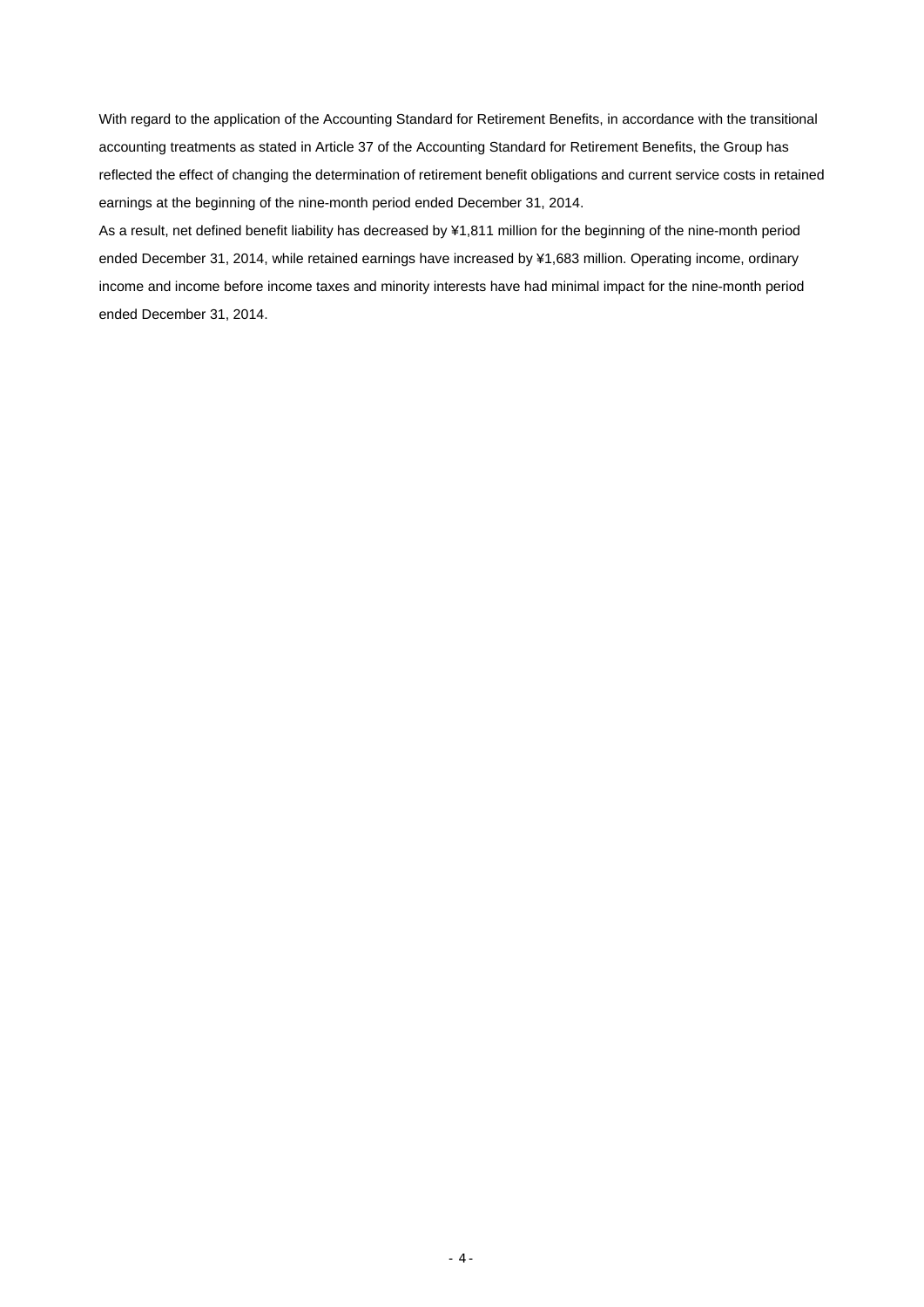## **3. Consolidated Financial Statements for the Nine-Month Period Ended December 31, 2014**

(1) Consolidated Balance Sheets

|                                     |                      | (Millions of yen)       |
|-------------------------------------|----------------------|-------------------------|
|                                     | As of March 31, 2014 | As of December 31, 2014 |
| Assets                              |                      |                         |
| <b>Current assets</b>               |                      |                         |
| Cash and deposits                   | 115,367              | 117,249                 |
| Notes and accounts receivable-trade | 22,110               | 22,753                  |
| Merchandise and finished goods      | 2,013                | 2,574                   |
| Work in progress                    | 700                  | 5                       |
| Raw materials and supplies          | 433                  | 336                     |
| Content production account          | 20,556               | 37,065                  |
| Other                               | 12,573               | 8,127                   |
| Allowance for doubtful accounts     | (151)                | (138)                   |
| Total current assets                | 173,604              | 187,973                 |
| Non-current assets                  |                      |                         |
| Property, plant and equipment       | 19,917               | 14,947                  |
| Intangible assets                   | 10,835               | 10,971                  |
| Investments and other assets        | 12,259               | 15,122                  |
| Total non-current assets            | 43,012               | 41,040                  |
| Total assets                        | 216,617              | 229,014                 |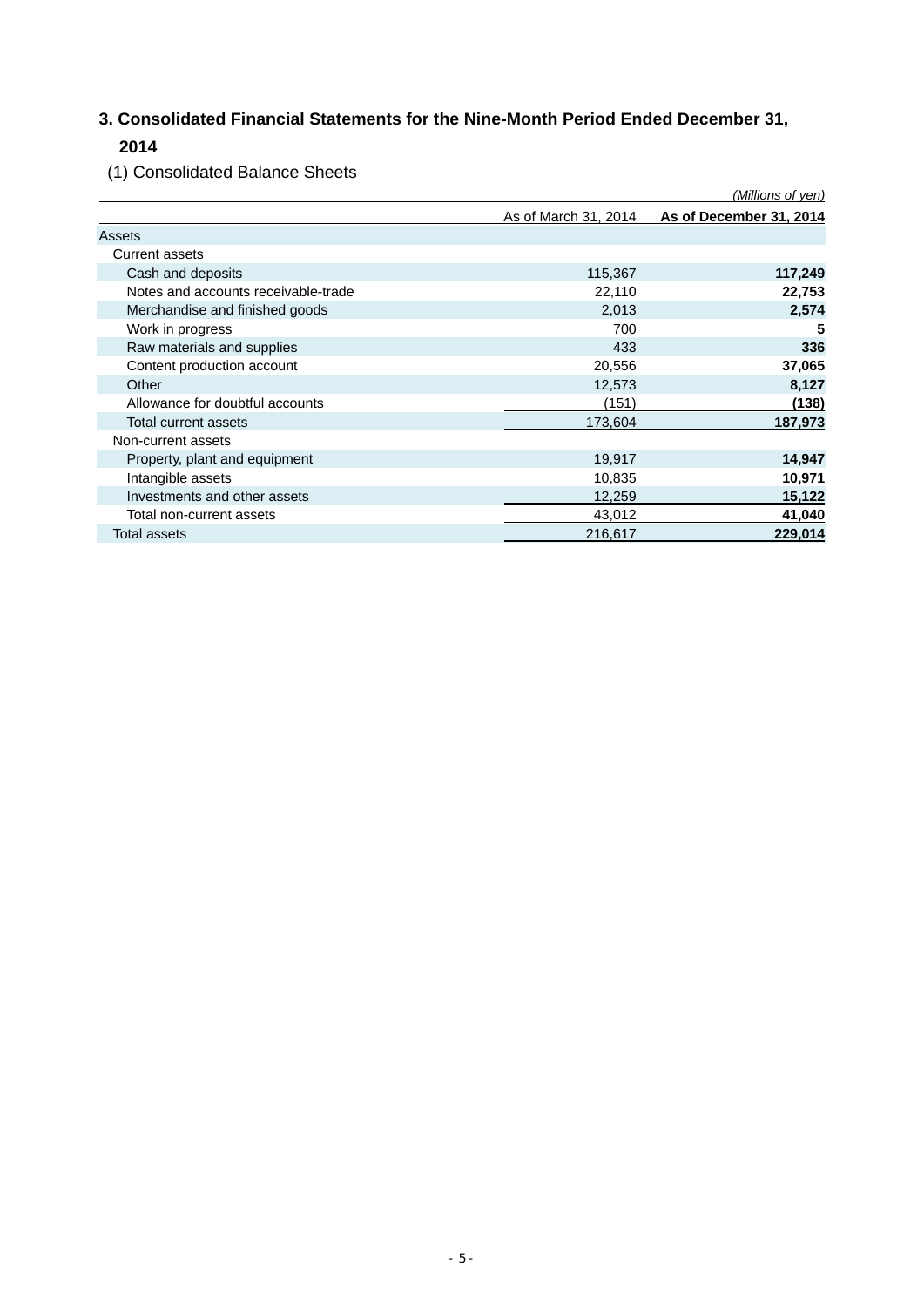|                                                       |                      | (Millions of yen)       |
|-------------------------------------------------------|----------------------|-------------------------|
|                                                       | As of March 31, 2014 | As of December 31, 2014 |
| Liabilities                                           |                      |                         |
| <b>Current liabilities</b>                            |                      |                         |
| Notes and accounts payable-trade                      | 11,563               | 10,597                  |
| Short-term loans payable                              | 6,852                | 7,481                   |
| Current portion of bonds                              | 35,000               | 35,000                  |
| Income taxes payable                                  | 2,980                | 2,769                   |
| Provision for bonuses                                 | 1,771                | 583                     |
| Provision for sales returns                           | 4,609                | 4,805                   |
| Provision for game arcade closings                    | 251                  | 160                     |
| Asset retirement obligations                          | 3                    | 0                       |
| Other                                                 | 17,475               | 21,203                  |
| <b>Total current liabilities</b>                      | 80,508               | 82,600                  |
| Non-current liabilities                               |                      |                         |
| Provision for directors' retirement benefits          | 178                  | 148                     |
| Provision for game arcade closings                    | 383                  | 299                     |
| Net defined benefit liability                         | 4,425                | 2,225                   |
| Asset retirement obligations                          | 807                  | 960                     |
| Other                                                 | 2,636                | 2,850                   |
| Total non-current liabilities                         | 8,432                | 6,484                   |
| <b>Total liabilities</b>                              | 88,940               | 89,085                  |
| Net assets                                            |                      |                         |
| Shareholders' equity                                  |                      |                         |
| Capital stock                                         | 15,368               | 15,395                  |
| Capital surplus                                       | 44,607               | 44,635                  |
| Retained earnings                                     | 71,298               | 80,440                  |
| Treasury stock                                        | (870)                | (874)                   |
| Total shareholders' equity                            | 130,404              | 139,597                 |
| Accumulated other comprehensive income                |                      |                         |
| Valuation difference on available-for-sale securities | 253                  | 191                     |
| Foreign currency translation adjustment               | (4,780)              | (1,056)                 |
| Remeasurements of defined benefit plans               | 432                  | 299                     |
| Total accumulated other comprehensive income          | (4,095)              | (564)                   |
| Subscription rights to shares                         | 348                  | 368                     |
| Minority interests                                    | 1,018                | 527                     |
| Total net assets                                      | 127,676              | 139,928                 |
| Total liabilities and net assets                      | 216,617              | 229,014                 |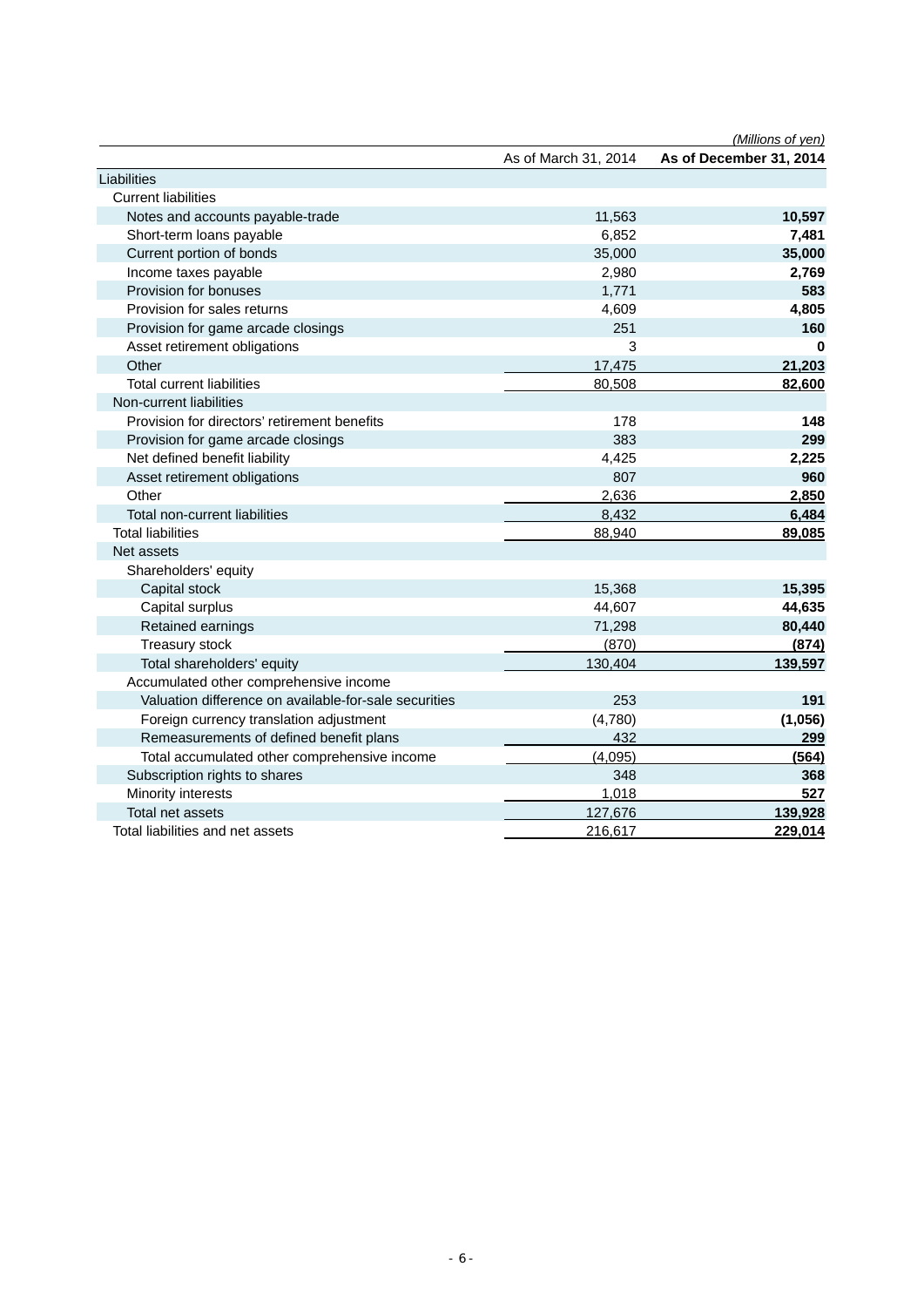#### *(Millions of yen)*  Nine months ended **Nine months ended** December 31, 2013 **December 31, 2014** Net sales 102,473 **118,874** Cost of sales 59,754 **63,658** Gross profit 42,718 **55,215**  Reversal of provision for sales returns **4,786 4,786 4,786** Provision for sales returns 3,213 **4,402** Gross profit-net 44,123 **55,599** Selling, general and administrative expenses 36,308 36,308 40,784 Operating income **14,814 14,814** Non-operating income Interest income 82 **98** Dividends income 5 **8**  Foreign exchange gains **1,762 1,762**  Miscellaneous income 126 **132**  Total non-operating income 2,288 **2,001** Non-operating expenses Interest expenses 68 **52 Commission fee 39** 39 39 Office transfer related expenses **173 173** Miscellaneous loss 3 **7** Total non-operating expenses and the set of the set of the set of the set of the set of the set of the set of the set of the set of the set of the set of the set of the set of the set of the set of the set of the set of th Ordinary income **16,543 16,543** Extraordinary income Gain on sales of noncurrent assets 2 **1,394**  Gain on sales of investment securities 24 **82** Gain on reversal of subscription rights to shares **33** 33 **7 7 7** Compensation income 351 Total extraordinary income **1,484 1,484** Extraordinary loss Loss on sales of noncurrent assets 7 **708** Loss on retirement of non-current assets 85 **194** Loss on evaluation of content 1,690 Loss on liquidation of subsidiaries and affiliates - **313**  Other 85 **205** Total extraordinary loss 1,869 **1,422**  Income before dividends distribution from silent Partnership, income taxes (tokumei-kumiai) 8,534 **16,604** Dividends distribution from silent partnership (tokumei-kumiai) 13 **132 Income before income taxes** 8,521 **16,472 Income taxes-current 3,573** 3,573 **Income taxes-deffered** 2,137 **1,939** Total income taxes 5,513 Income before minority interests **5,190** 10,958 Minority interests in income 11 **41** Net income 5,179 **10,916**

## (2) Consolidated Income Statement and Consolidated Statement of Comprehensive Income Consolidated Income Statement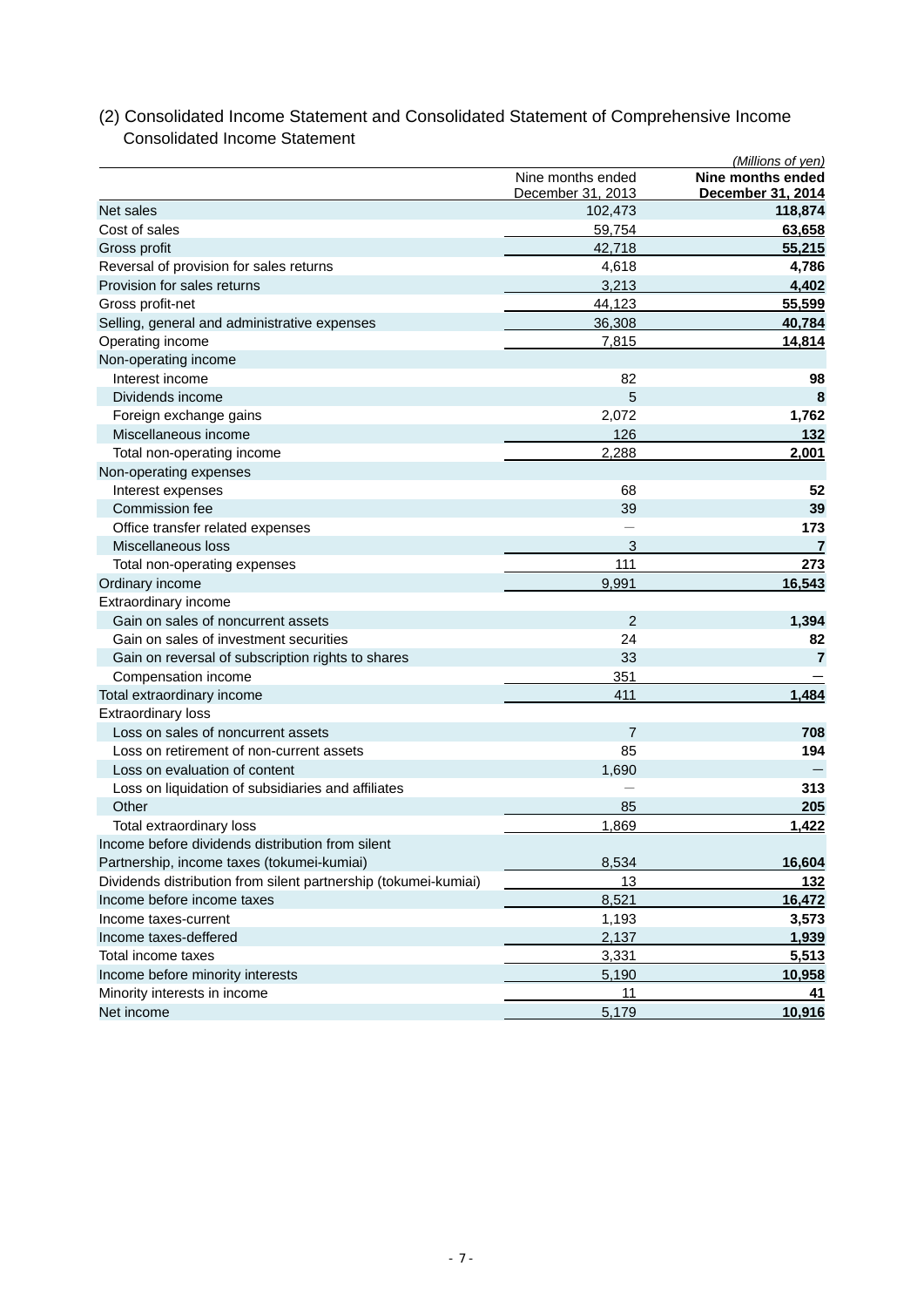## Consolidated Statement of Comprehensive Income

|                                                           |                   | (Millions of yen) |
|-----------------------------------------------------------|-------------------|-------------------|
|                                                           | Nine months ended | Nine months ended |
|                                                           | December 31, 2013 | December 31, 2014 |
| Income before minority interests                          | 5,190             | 10,958            |
| Other comprehensive income                                |                   |                   |
| Valuation difference on available-for-sale securities     | 267               | (61)              |
| Foreign currency translation adjustment                   | 2,347             | 3,814             |
| Remeasurements of defined benefit plans                   |                   | (132)             |
| Other comprehensive income                                | 2,614             | 3,620             |
| Comprehensive income                                      | 7.804             | 14,578            |
| (Breakdown)                                               |                   |                   |
| Comprehensive income attributable to owners of the parent | 7,686             | 14,446            |
| Comprehensive income attributable to minority interests   | 118               | 131               |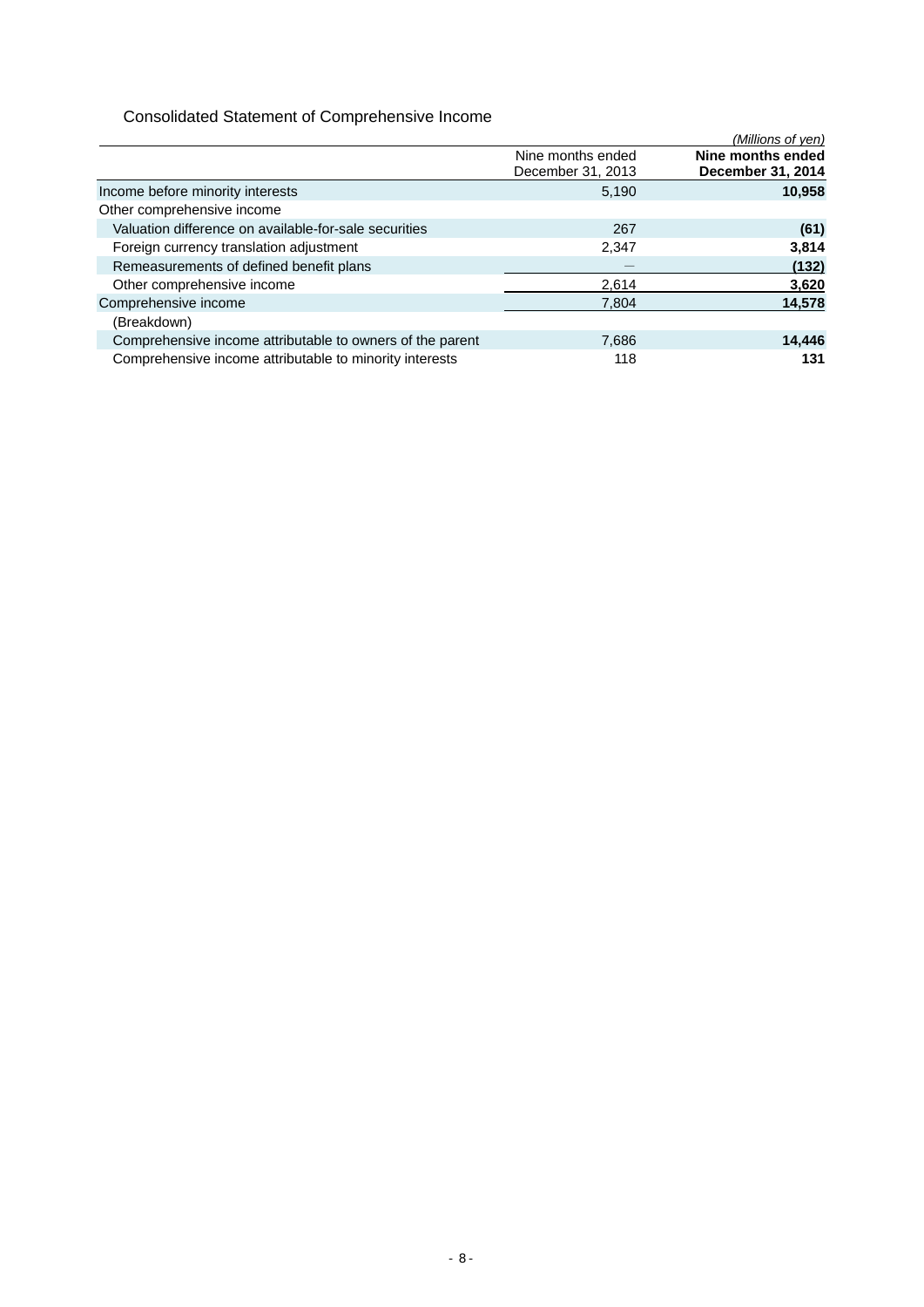- (3) Note regarding going concern assumptions None
- (4) Material changes in shareholders' equity None

## (5) Segment information

I. Outline of reporting segments for the nine-month period ended December 31, 2013 Information on sales and income by reporting segment

|                           |               |           |             |               |         |            | (Millions of yen) |
|---------------------------|---------------|-----------|-------------|---------------|---------|------------|-------------------|
| <b>Reporting Segments</b> |               |           |             |               |         |            |                   |
|                           | Digital       | Amusement | Publication | Merchandising | Total   | Adjustment | Consolidated      |
|                           | Entertainment |           |             |               |         | (Note 1)   | total (Note 2)    |
| Net sales                 |               |           |             |               |         |            |                   |
| (1) Sales to outside      | 56,545        | 36.163    | 7,351       | 2.411         | 102.473 |            | 102,473           |
| customers                 |               |           |             |               |         |            |                   |
| (2) Intersegment          | 6             |           | 197         | 270           | 474     | (474)      |                   |
| sales                     |               |           |             |               |         |            |                   |
| Total                     | 56,552        | 36,163    | 7,549       | 2,682         | 102,947 | (474)      | 102,473           |
| Segment operating         | 6,796         | 4,388     | 1,665       | 642           | 13,492  |            | 7,815             |
| income                    |               |           |             |               |         | (5,677)    |                   |

Notes: 1. Segment adjustments (¥5,677 million) include unallocated corporate operating expenses (¥5,702 million). 2. Segment operating income is adjusted in operating income on the consolidated income statement.

## II. Outline of reporting segments for the nine-month period ended December 31, 2014 Information on sales and income by reporting segment

|                                   | <b>Reporting Segments</b> |           |             |               |         |            |                |
|-----------------------------------|---------------------------|-----------|-------------|---------------|---------|------------|----------------|
|                                   | Digital                   | Amusement | Publication | Merchandising | Total   | Adjustment | Consolidated   |
|                                   | Entertainment             |           |             |               |         | (Note 1)   | total (Note 2) |
| Net sales                         |                           |           |             |               |         |            |                |
| (1) Sales to outside<br>customers | 75.449                    | 31.246    | 9,219       | 2,958         | 118,874 |            | 118,874        |
| (2)<br>Intersegment<br>sales      |                           | 0         | 32          | 161           | 201     | (201)      |                |
| Total                             | 75,456                    | 31.246    | 9,252       | 3,120         | 119,075 | (201)      | 118,874        |
| Segment operating<br>income       | 14,105                    | 3,250     | 2,678       | 1,058         | 21,093  | (6,278)    | 14,814         |

 *(Millions of yen)* 

Notes: 1. Segment adjustments (¥6,278 million) include unallocated corporate operating expenses (¥6,304 million).

2. Segment operating income is adjusted in operating income on the consolidated income statement.